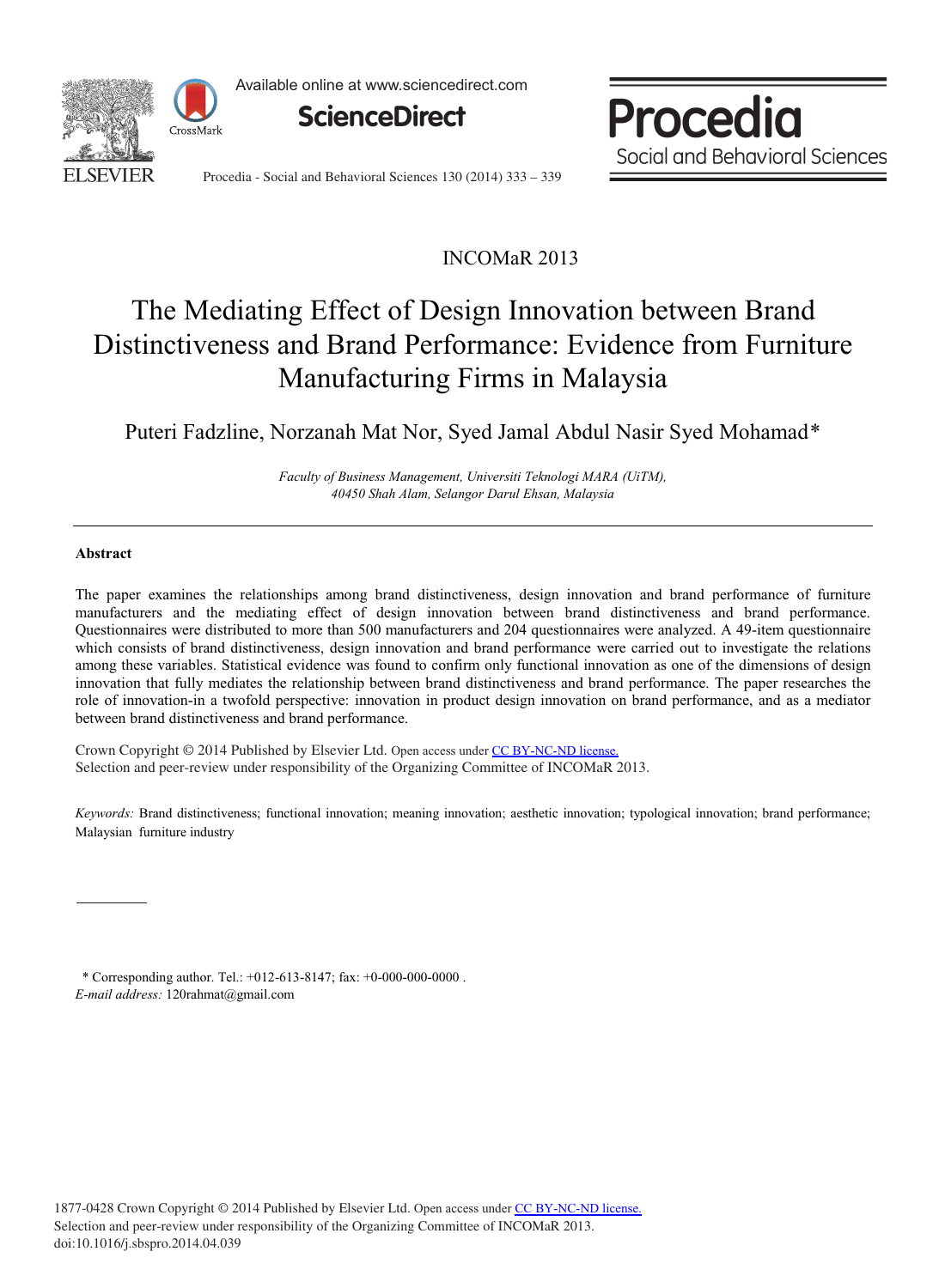## **1. Introduction**

Brand distinctiveness, design innovation and brand performance are of particular importance to furniture manufacturing firms. These manufacturers in turbulent environments are struggling to maintain their brands with fierce competitors particularly from China and Vietnam. The central goal of this study is to understand the mediating effects of design innovation in the relationship between brand distinctiveness and brand performance. The significance of understanding brand performance is exemplified by the fact that brand performance is the key to a greater firm performance (Li & Calantone, 1998; Slater & Narver, 1995; Weerawardena, 2003). Numerous design innovation scholars asserted that design innovation has a crucial influence on branding (Dell 'Era & Verganti, 2009; Matthews & Wrigley, 2011; Norman & Verganti, 2012; Vianna, Vianna, Adler, Lucena, & Russo, 2012). Correspondingly, rich literature has devoted to the relationship between brand distinctiveness and innovation (Karjalainen & Snelders, 2010; Montana et al., 2007; Mozota, 2004, 2010b; Ravasi & Lojacono, 2005). However, the relationship between brand distinctiveness and innovation seems to have been overlooked. Abbing (2010) pointed out that brands add value to innovation where the direction of an innovation is highly influenced by the brand. Thus, a synergy of innovation and branding increases the barrier against competitors with the implementation of proactive firm management and efficient investment. It can also add integrity and authenticity to an innovation, knowingly that this innovation in this company is worth branded, and can overall make the innovation visible (Aaker, 2007; Abbing, 2010).

The predictions of the present study were as follows:

Hypothesis 1: The higher the brand distinctiveness implementation, the greater the performance of a firm's brand

Hypothesis 2: Brand distinctiveness is a determinant of design innovation

 $H_{2a}$ : Brand distinctiveness is positively related to aesthetic innovation

 $H_{2b}$ : Brand distinctiveness is positively related to functional innovation

 $H_{2c}$ : Brand distinctiveness is positively related to meaning innovation

 $H_{2d}$ : Brand distinctiveness is positively related to typological innovation

Hypothesis 3: Design innovation is a determinant of brand performance

 $H_{3a}$ : Aesthetic innovation is positively related to brand performance

 $H_{3b}$ : Functional innovation is positively related to brand performance

H<sub>3c</sub>: Meaning innovation is positively related to brand performance

 $H_{3d}$ : Typological innovation is positively related to brand performance

Hypothesis 4: Design innovation is a mediator between brand distinctiveness and brand performance

H4a: Aesthetic innovation mediates the effect of brand distinctiveness on brand performance

H4b: Functional innovation mediates the effect of brand distinctiveness on brand performance

H4c: Meaning innovation mediates the effect of brand distinctiveness on brand performance

H4d: Typological innovation mediates the effect of brand distinctiveness on brand performance

## **2. Method**

The sampling frame for the study is composed of furniture manufacturing firms operating in Malaysia. Brand distinctiveness and brand performance questionnaire were developed by Wong & Merrilees (2008). The 27-item design innovation questions were adapted from Rampino (2011) which were grouped into 4 different dimensions: aesthetic, functional, meaning and typological innovation. 910 furniture firms were drawn from Corp (2012) according to their sales revenue in 2011. Overall, of the distribution of 500 samples, 204 usable questionnaires were received after elimination of missing data and outliers. The choice of marketing managers and CEOs have been justified as they are likely to be heavily involved in the strategic decisions of their marketing, particularly relating to their branding activities. The initial causal variable was brand distinctiveness (BD); the outcome variable was brand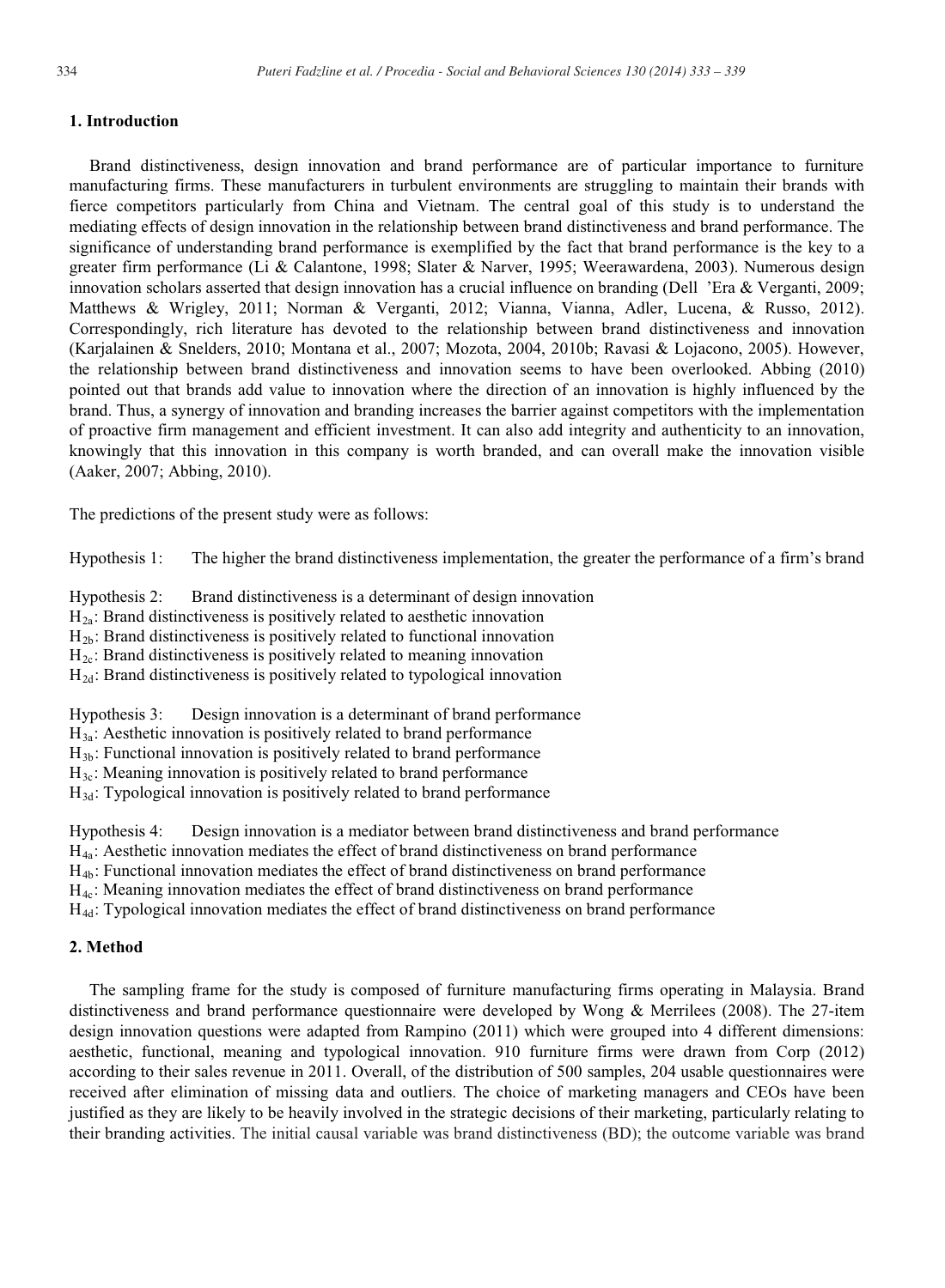performance (BP); and the proposed mediating dimensions were aesthetic innovation, functional innovation, meaning innovation and typological innovation. In this research, bootstrapping in SEM is preferred to *Sobel Test* and *SPSS* for mediation effects (Preacher & Hayes, 2008). This technique provides examination of the indirect effects of each predictor variable on the outcome variable in any model (Bollen & Lennox, 1991). The measurement model using fit indices were recommended by authors Anderson & Gerbing (1988), Hair et al. (2006), Arbuckle (2003), Bryne (2001), Kline (1998), Bagozzi (1988) and Hu & Bentler, P. (1995).

### **3. Results**

#### *3.1. Direct effects of brand distinctiveness and design innovation towards brand performance*

Most furniture manufacturing firms have an increasing interest in developing a high brand performance. The empirical results exhibits that firms possessing design innovation dramatically enhance brand performance. These findings suggest a direct effect of brand distinctiveness on brand performance as well as design innovation with its dimensions in Table 1.

|  |  | Table 1. Structural parameters of the research model |
|--|--|------------------------------------------------------|
|--|--|------------------------------------------------------|

| Н                | Hypothesized path           |              |                            | B       | C.R.     | P    | Hypothesis    |
|------------------|-----------------------------|--------------|----------------------------|---------|----------|------|---------------|
| H1               | Brand Performance (BP)      | ←            | Brand distinctiveness (BD) | .133    | 2.54     | ***  | Supported     |
| H <sub>2</sub> a | Aesthetic Innovation (AI)   | ←            | Brand Distinctiveness(BD)  | $-.740$ | $-7.81$  | ***  | Not supported |
| H2b              | Functional Innovation (FI)  | ←            | Brand Distinctiveness(BD)  | $-.777$ | $-9.24$  | ***  | Not supported |
| H2c              | Meaning Innovation (MI)     | ←            | Brand Distinctiveness(BD)  | .821    | 9.24     | ***  | Supported     |
| H2d              | Typological Innovation (TI) | $\leftarrow$ | Brand Distinctiveness(BD)  | .826    | 9.06     | ***  | Supported     |
| H3a              | Brand Performance (BP)      | ←            | Aesthetics Innovation (AI) | $-.014$ | $-.1.96$ | .845 | Not supported |
| H3b              | Brand Performance (BP)      | ←            | Functional Innovation (FI) | .555    | 6.37     | ***  | Supported     |
| H3c              | Brand Performance (BP)      | ←            | Meaning Innovation (MI)    | $-.072$ | $-93$    | .353 | Not supported |
| H3d              | Brand Performance (BP)      | ←            | Typological Innovation(TI) | $-.129$ | $-2.15$  | .032 | Not supported |

Note: b refers to standardized beta coefficient; CR refers to critical ratio; p refers to significance level. \*\*\*p < 0.05. Impact of control variables are not noted in the current table.

Individual hypotheses are examined next. Examination of path estimates reveals that all the direct hypotheses are significant except for hypotheses aesthetic innovation, meaning innovation and typological innovation influences on brand performance. Brand distinctiveness exerts a direct negative significant impact on aesthetic innovation and functional innovation ( $\beta$ =-.740, C.R=.095) and ( $\beta$ =-.777, C.R=.084) respectively, thus rejecting H<sub>2a</sub> and H<sub>2b</sub>. Meaning innovation and typological innovation, as expected are influenced by brand distinctiveness ( $\beta$ =.821, C.R=.89) and ( $\beta$ = .826,C.R =.091) respectively, thereby supporting H<sub>2c</sub> and H<sub>2d</sub>. Relationships of aesthetic innovation, meaning innovation, and typological innovation with brand performance are in negative impact which signifies rejected hypotheses of  $H_{3a}$ ,  $H_{3c}$ , and  $H_{3d}$ . Only functional innovation exerts direct significant influence on brand performance ( $\beta$ =.555, C.R=.087), thereby supporting  $H_{3b}$ . Test of fitness of the model used on the whole sample produces a  $\chi^2$  value of 1235.224 with the freedom of 970. Therefore, the CMIN/DF was reported to be 1.273. Referring to the chi square, the model does not seem to be compatible. However, the chi square value offers a certain degree of sensitivity to the sample size. As another option, there are several indices which serve to be a potential indicator that can determine the goodness of fit. TLI, NFI and GFI are close to 1, which suggest that the model and the data are also harmonious with one another (Byrne, 2001). GFI show a reasonable value which is 0.803. The RMSEA value was 0.037 and the 90% confidence interval varies from 0.031 to 0.043. The narrow confidence interval of 0.012 suggests that the RMSEA value is precise and 0.05 implies that it has good fitness.

#### *3.2. The mediating effect of design innovation between brand distinctiveness and brand performance*

The bootstrapping method was applied which results to fit indices of the model that adequately fits the data (CFI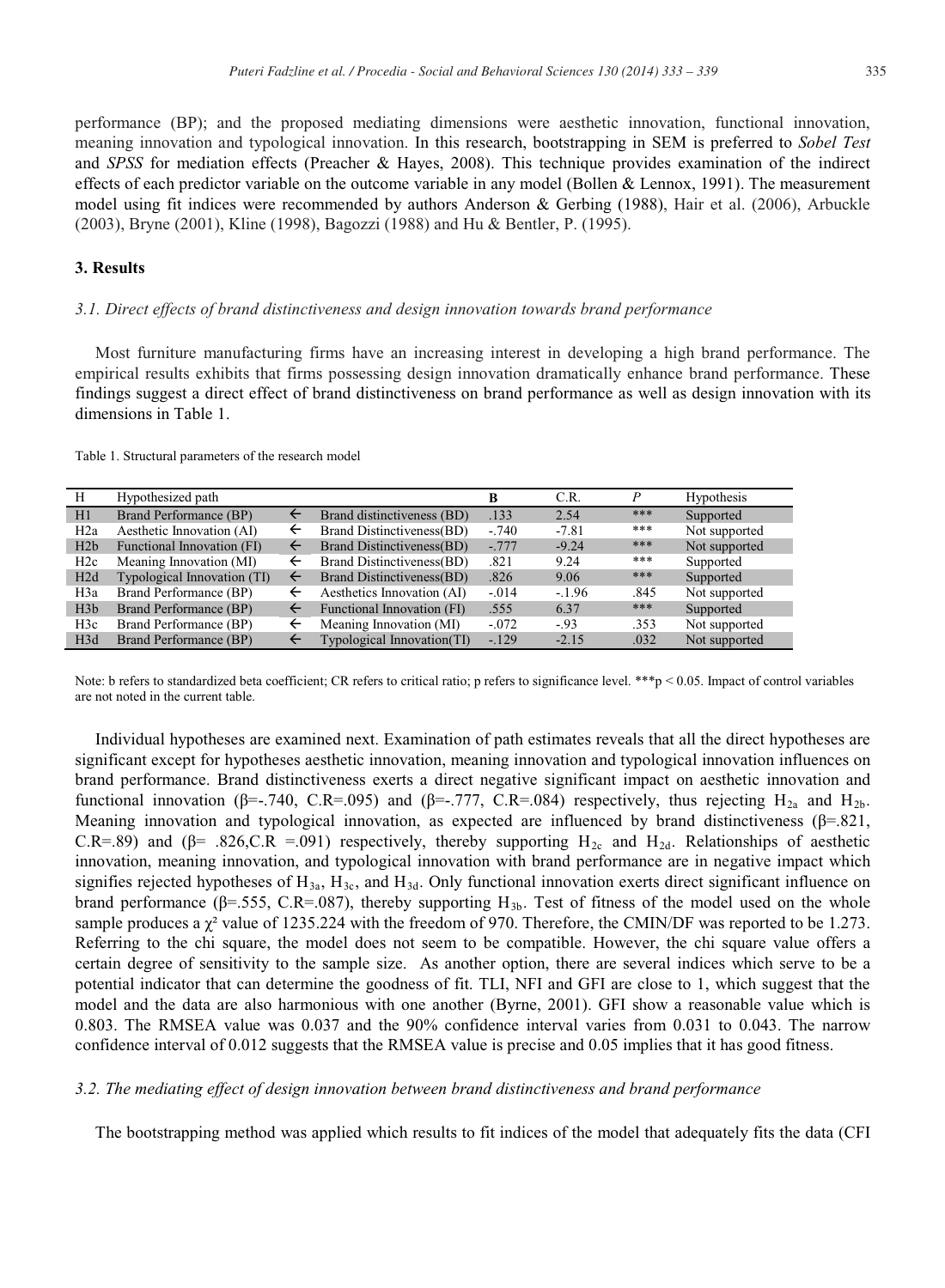2.930, TLI 1.014, RMSEA 0.000, NFI 0.995, and GFI 0.995). As illustrated in Table 1, the direct path between brand distinctiveness and brand performance were found to be significant. In Figure 1, however, this path approached zero ( $\beta$  = .02). The drop in the coefficient of the direct path from brand distinctiveness to brand performance, once the defence mechanisms mediator were controlled as shown in Figure 1.



Fig 1. Mediating role of design innovation in the association between brand distinctiveness and brand performance

This research present the standardized estimates indirect effects of variables included in the model in Table 2.

| Effect              | Estimate  |      | <b>Bootstrap</b> |       |             | BC confidence  |         |         |          |
|---------------------|-----------|------|------------------|-------|-------------|----------------|---------|---------|----------|
|                     | C.R       | P    | <b>SE</b>        | SE-SE | <b>Bias</b> | <b>SE-Bias</b> | Lower   | Upper   | P        |
| $BD \rightarrow AI$ | $-10.801$ | ***  | .056             | .001  | .000        | .002           | .000    | .000    | $\cdots$ |
| $BD \rightarrow FI$ | $-13.988$ | ***  | .048             | .001  | .002        | .002           | .000    | .000    | .        |
| $BD \rightarrow MI$ | 12.298    | ***  | .046             | .001  | $-.001$     | .001           | .000    | .000    | $\cdots$ |
| $BD \rightarrow TI$ | 11.295    | ***  | .045             | .001  | .000        | .001           | .000    | .000    | $\cdots$ |
| $BD \rightarrow BP$ | .204      | .838 | .131             | .003  | .001        | .004           | $-.702$ | $-.308$ | .002     |
| $AI \rightarrow BP$ | $-199$    | .843 | .076             | .002  | .000        | .002           | .000    | .000    | .        |
| $FI \rightarrow BP$ | 7.552     | ***  | .085             | .002  | $-.001$     | .003           | .000    | .000    | $\cdots$ |
| $MI \rightarrow BP$ | $-1.176$  | .240 | .084             | .002  | $-.001$     | .003           | .000    | .000    | $\cdots$ |

 $TI\rightarrow BP$  -1.113 .266 .069 .002 .000 .002 .000 .000 ...

Table 2. The standardized estimates indirect effects of variables

Note: Based on 1,000 bootstrap samples, BC confidence = Biased-Corrected Confidence Intervals (95%)

Overall, the analysis of this study indicated that only functional innovation mediates the association between brand distinctiveness on brand performance through full mediation, in comparison to the rest of its dimensions of design innovation. Hence, the mediation effect finding only supports hypothesis  $H_{4b}$  whereby functional innovation fully mediates the effects of brand distinctiveness on brand performance. The indirect effect of brand distinctiveness on brand performance is -.506 (95% CI: -.702~ -.308).

#### **4. Discussion of results**

According to previous research, this study is among the rare studies, besides Wong and Merrilees (2008) that focuses on brand distinctiveness, innovation and brand performance simultaneously. This study supports the existence of a positive relationship between brand distinctiveness and brand performance. Furniture manufacturing firms with brands that have high distinctiveness are more likely to have higher levels of brand performance. This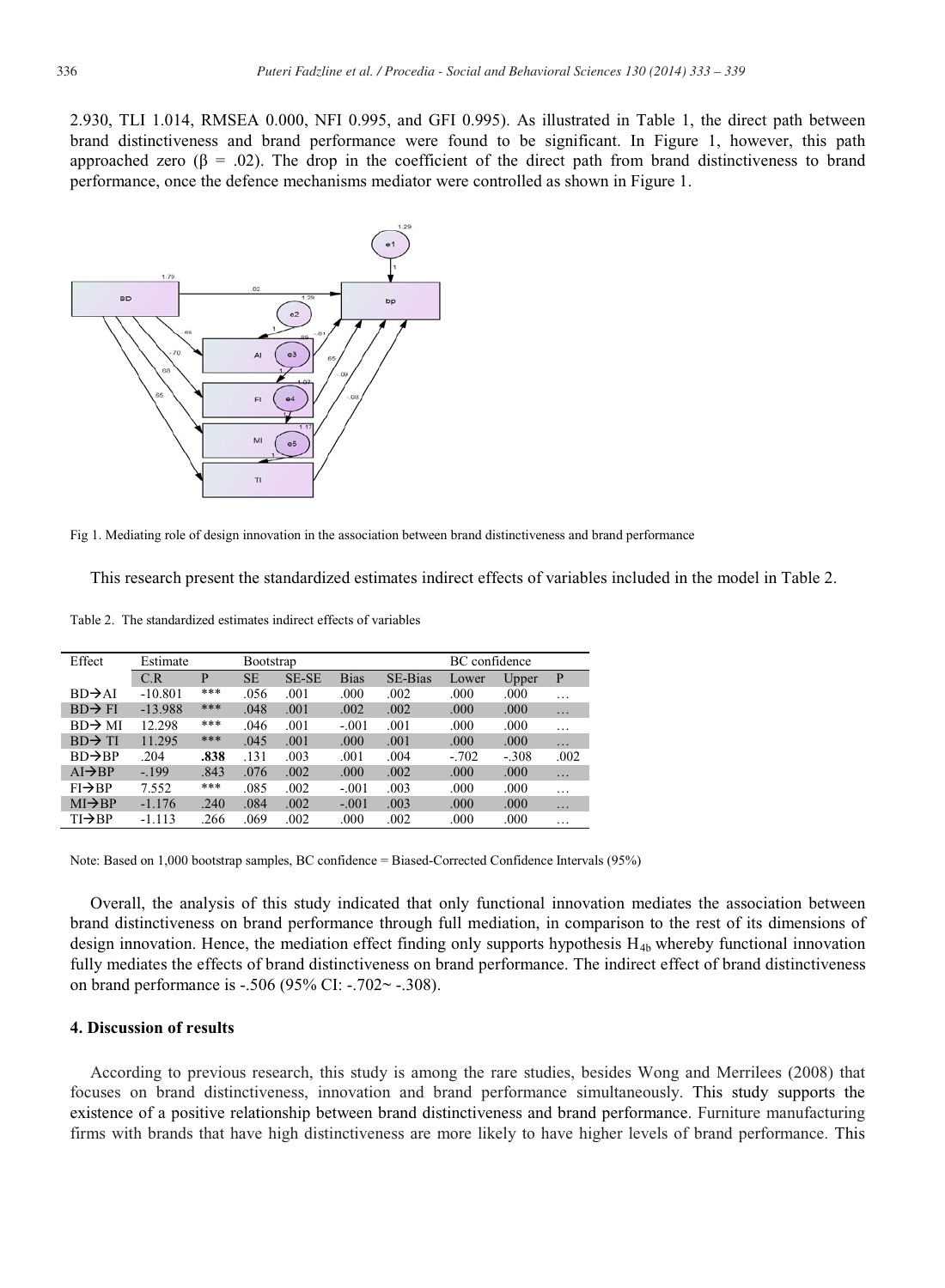results is complementary to the argument of Wong & Merrilees (2008). Most researchers also agree that customers have higher willingness to pay more for a brand that owns a set of unique values comparable to other brands (Jacoby & Chestnut, 1978; Reichheld, 1996). Therefore first hypothesis of the study has been verified.

The second hypothesis in the study was on the relationship between brand distinctiveness and design innovation. The finding shows that brand distinctiveness has positive effect on design innovation. However, the positive effect was found only on dimensions of meaning and typological innovation. This is supported by Ratnasingam (2004) that design and marketing stages in business which include brand distinctiveness is crucial to achieve the highest valueaddition as opposed to the manufacturing stage. People are searching for an emotional experience in every product they purchase, which makes emotions and meanings a privilege (Mozota, 2010a). Design plays a much larger role in getting the brand message across that contains both emotive and embedded (Abbing, 2010; Vedin et al., 2006).

This study supports the positive relationship between design innovation and brand performance. However, this effect appears purely through functional innovation. Correspondingly, diversifying the use of timber products is one of Malaysia's strength in the wood product industry through the improvement of technology and the quality of wood (Commodities, 2009). Some firms innovate though the flexibility of the process (Ng & K., 2011b). This add to the work of Ratnasingam (2000), who highlighted this issue on the importance of machining process particularly on gluing, the finishing processes, the profiled components and many more. This verified the third hypothesis of the study.

The fourth hypothesis of the current study was the mediating effect of dimensions of design innovation (aesthetic, functional, meaning and typological) between brand distinctiveness and brand performance. The link of brand distinctiveness-design innovation-brand performance is confirmed under functional innovation, as opposed to aesthetic, meaning and typological innovation. This finding is harmonious with Council (2012); Reduction (2009)'s work who indicated that the innovation and technology adoption in Malaysia is of equal status or higher than the middle-income countries, but much a lower level than the high-income countries. Kam & Heng (2010) mentioned that innovation in Malaysia are focusing more on functional innovation and described it as incremental organization and process improvements, new design and regional brands in the furniture sectors as opposed to high tech sectors. Technological innovation is also instilled in the National Timber Policy (NATIP) as a driver for a more successful furniture industry (Commodities, 2009).

In essence, this study indicates that product design innovation does promote brand performance. Furthermore, this further implies that brand distinctiveness by them is simply not enough to achieve superior brand performance. More specifically, functional innovation is a means which firms can address the dynamism present within their brand distinctiveness and still strive in the context of the furniture industry in Malaysia. This type of innovation gives more influence as a mediator in comparison to the rest of the types of design innovation. This is due to the strong network by research and development (R&D) players throughout Malaysia with a strong support by the government. Wood Industry Skills Development Centre (WISDEC), Institute Kemahiran MARA (IKM), Akademi Binaan Malaysia (ABM) are among active training centres that enhance new skills and technical expertise among trainees to become professionals and further develop more functional innovations in the industry (Commodities, 2009). These actors are classified as non-firm organizations and apart of the key actors in generating and adopting new technologies which is included in the main concepts of Sectoral Innovation Systems (Edquist, 1997; Malerba, 2004). In relation to that, most innovation of the furniture industry roots from suppliers and materials as the furniture sector are categorized as supplier dominated sectors which were revealed by Pavitt (2005), similarly to construction, printing and publishing sector and mainly encompasses in machinery, equipment, and capital assets (Vega-Juradov, Gutiérrez-Gracia, & Fernández-De-Lucio, 2009). While expenditures of in-house R&D expenditures are rather limited in the furniture industry, functional innovation is largely dispersed through its process.

On the contrary, this result contradict other findings by other scholars who argued that meaning innovation is also a prerequisite in mediating the effects between brand distinctiveness and brand performance (Norman, D. A., & Verganti, R. 2012). Anssary (2006) emphasized the higher needs of designers' skill in transforming the hard attributes of technologies into soft attributes of emotion needs which is a challenge to designers today. This indicates that elements of meaning innovation need to be synchronized with functional innovation as a mediator which will further strengthen a firm's brand performance. This notion is supported by Mytelka & Farinelli (2000) who stated that firms should not overemphasize on technological innovation and instead look on a wider perspective in product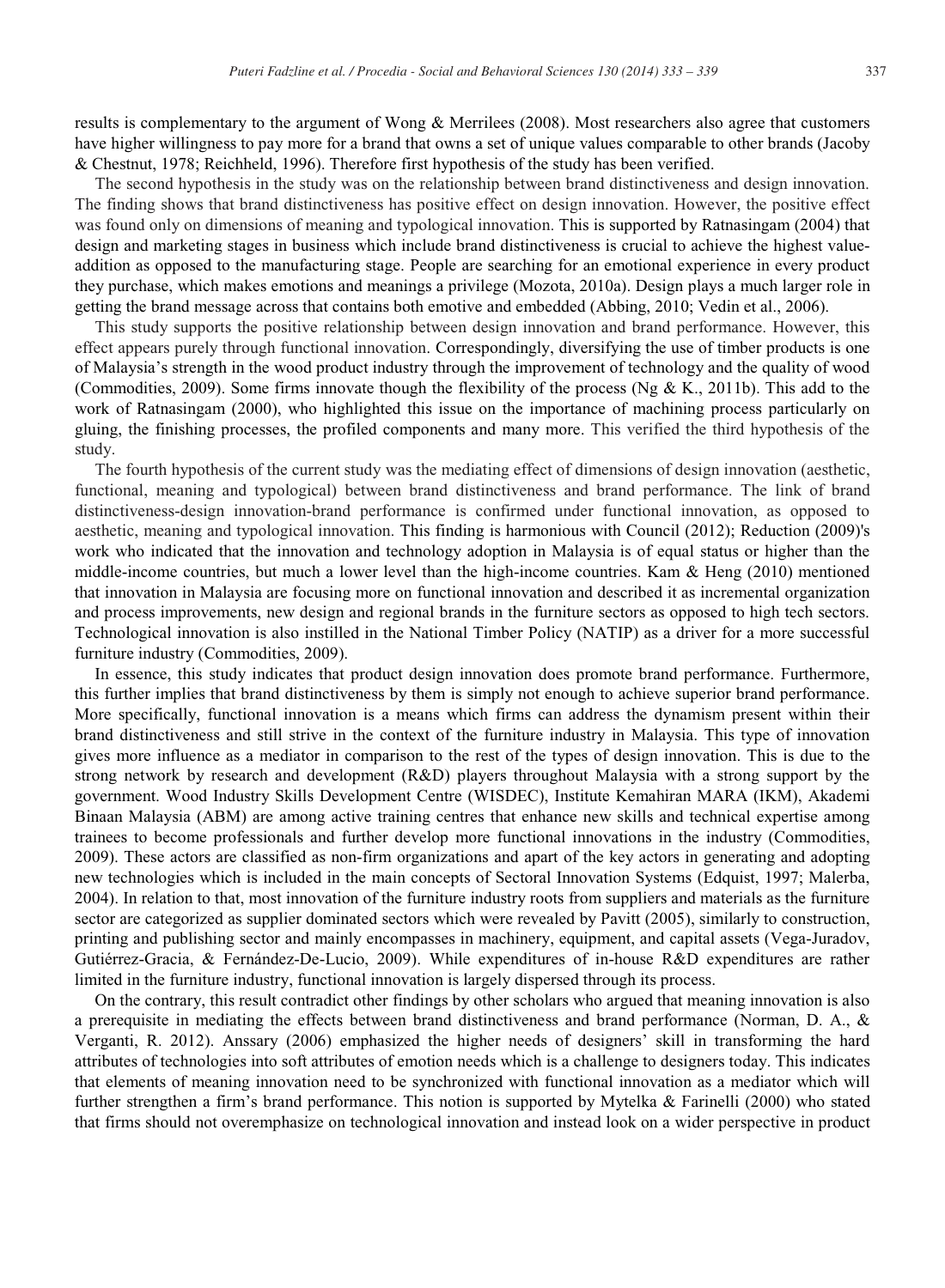innovation. Therefore, manufacturing technology with automation in mind must be well synchronized with new design innovation as the furniture industry no longer can depend on manual labour for productivity and quality (Omar, 2013). More precisely, Adams, Day, & Dougherty (1998); Cooper, Edgett, & Kleinschmidt (2004); Cooper (1994) revealed that the quality and competency of the new product performance does not entirely depend on the technology level of its product development. Italian companies that have strong brands with unique designs are good examples of applying the 'design push' or a combination of functional and meaning innovation as stated by Lindman, Scozzi, & Otero-Neira (2008); Verganti (2009a); Zurlo, Cagliano, Simonelli, & Verganti (2002). This synchronizes with Ashby & Johnson (2002)'s study that indicates that functional innovation is merely enough to fulfill the overall requirements of the product, but must be coupled with emotional elements.

#### **5. Conclusions**

The Malaysian furniture industry is at a crossroad and despite the excellent performance of the economy; there is a very real risk that the industry must change to stay competitive for the years to come. Meaning and functional innovation are closely related with each other and very much dependent on the presence of brand, design and innovation. Hence, firms should invest more in meaning-functional innovation in order to enhance customer's perception of their brand. Striking the right emotional and functional chord to the customers is essential through these innovations and coupled with brand distinctiveness.

#### **Acknowledgements**

The authors would like to acknowledge the help and support of the Malaysian Furniture Promotion Council (MFPC), Malaysian Timber Industry Board (MTIB) and fellow respondents who participated in this study.

#### **References**

- Abbing, E. R. (2010). *Brand-Driven Innovation*. Switzerland: AVA Publishing SA.
- Aaker, D. A. (2007). Innovation: Brand It or Lose It. California Management Review, 50(1), 8–24.
- Anssary, A. El. (2006). An Approach to Support the Design Process Considering Technological Possibilities. Department of Art and Design. University of Duisburg-Essen
- Adams, E. M., Day, G. S., & Dougherty, D. (1998). Enhancing new product development performance: an organizational learning perspective. *Journal of Product Innovation Management*, *15*(5), 403–422.
- Anderson, J. C., & Gerbing, D. W. (1988). Structural equation modeling in practice: A review and recommended two-step approach. Psychological Bulletin, 103(3), 411–423.
- Arbuckle, J. L. (2003). AMOS 5.0 [Computer Software]. Chicago: SPSS.
- Ashby, M., & Johnson, K. (2002). *Materials and Design. The Art and Science of Material Selection in Product Design* (Vol. Oxford). Butterworth-Heinemann.
- Bagozzi, R. P. (1988). On the Evaluation of Structural Equation Models. Journal of the Academy of Marketing Science, 16, 74–94.
- Bollen, K., & Lennox, R. (1991). Conventional Wisdom on Measurement a Structural Equation Perspective,. *Psychological Bulletin*, *110*(2), 305–331.
- Byrne, B M. (2001). Structural Equation Modeling with AMOS: Basic Concepts, Applications, and Programming. Lawrence Erlbaum Associates, Inc.
- Commodities, M. of P. I. and. (2009). *National Timber Industry Policy* . Putrajaya.
- Cooper, R. G. (1994). New products: the factors that drive success. *International Marketing Review*, *11*(1), 60–76.
- Cooper, R. G., Edgett, S. J., & Kleinschmidt, E. J. (2004). Benchmarking best NPD practices I. *Research Technology Management*, *47*(1), 31– 43.
- Corp, S. M. E. (2012). *Furniture SMEs in Malaysia*. Kuala Lumpur.
- Council, M. F. P. (2012). MPFC & You.
- Dell 'Era, C., & Verganti, R. (2009). Design-Driven laboratories:organization and strategy of laboratories specialized in the development of radical design-driven innovations. *R&D Management*, *39*(1-21).
- Dola, K., Rusli, A. N., & Noor, K. B. M. (2011). Investigating Users' Acceptance in Designing and Marketing Sustainable New Product. *International Journal of Business and Social Science*, *2*(6), 254–261.
- Edquist, C. (1997). *Systems of innovation approaches — their emergence and characteristics*. (C. Edquist, Ed.)*Systems of Innovation Technologies, Institutions and Organisations* (pp. 1–35). UK: London Pinter.
- Hair, Black, W., Babin, B., Anderson, R., & Tatham, R. (2006). *Multivariate Data Analysis: A Global Perspective 7th Edition* (p. 770). New Jersey: Pearson Hall.
- Hair, J. F., Jr., A., & R., T. (1998). *Multivariate Data Analysis (5th ed.)*. Upper Saddle River, NJ: Prentice Hall.